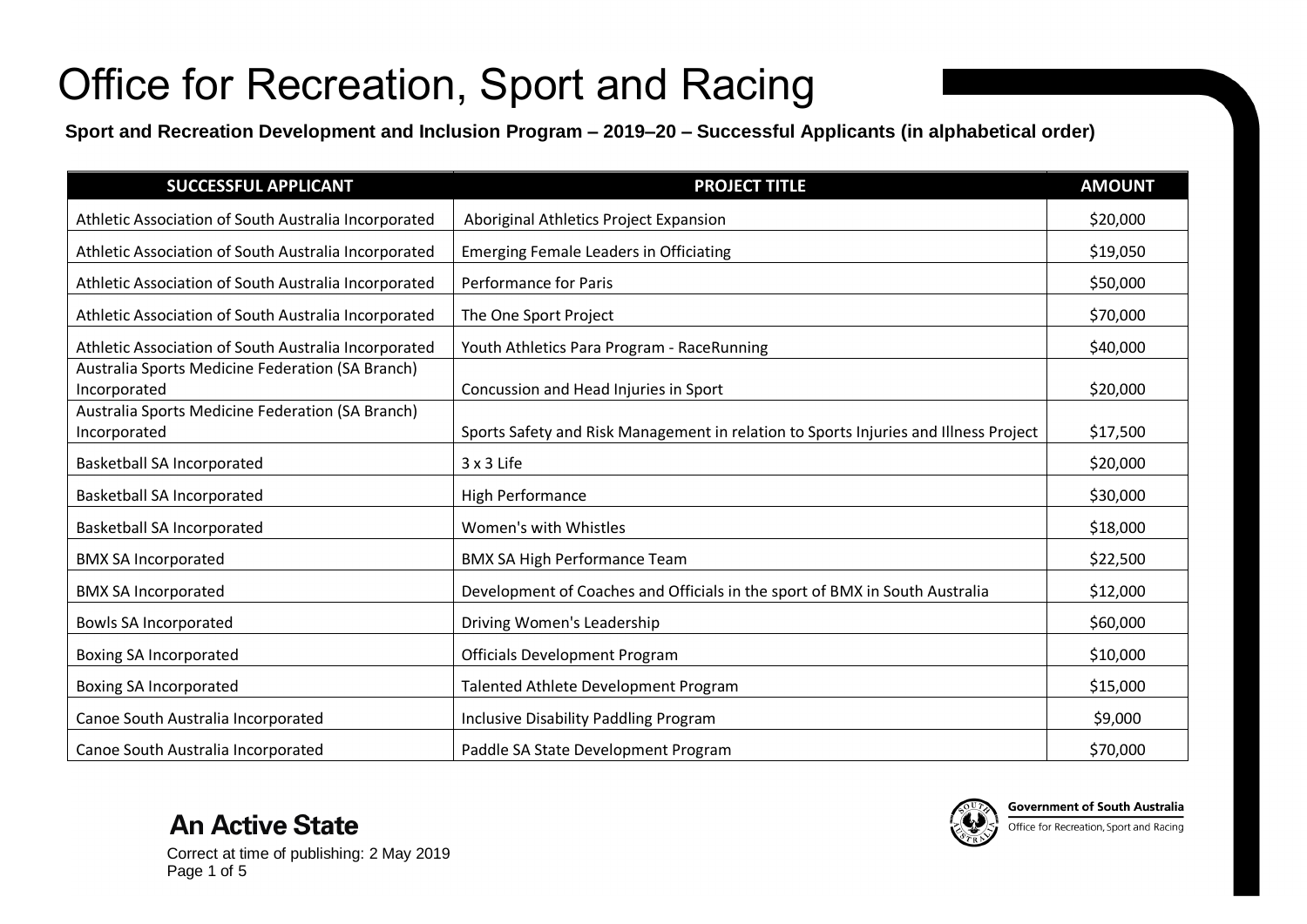| <b>SUCCESSFUL APPLICANT</b>                                                  | <b>PROJECT TITLE</b>                                                                          | <b>AMOUNT</b> |
|------------------------------------------------------------------------------|-----------------------------------------------------------------------------------------------|---------------|
| CirKidz Incorporated                                                         | Circus Change Makers - an Active Recreation & Inclusion Program                               | \$50,000      |
| City of Adelaide                                                             | <b>Active Ageing REConnect</b>                                                                | \$12,770      |
| City of Onkaparinga                                                          | A Guide for Leasing and Licencing of Sports and Community Facilities                          | \$25,000      |
| Diving South Australia Incorporated                                          | Female Coaching Development Program                                                           | \$15,000      |
| Equestrian South Australia Incorporated                                      | Young Rider State Squads / Teams                                                              | \$35,000      |
| Football Federation of South Australia Incorporated                          | <b>Football Alignment Strategy Continued</b>                                                  | \$50,000      |
| Football Federation of South Australia Incorporated                          | Keeping Match Officials in the Game                                                           | \$30,000      |
| Football Federation of South Australia Incorporated                          | National Training Centre - High Performance Program (Boys & Girls)                            | \$80,000      |
| Football Federation of South Australia Incorporated                          | <b>Regional Expansion Program</b>                                                             | \$50,000      |
| Goalball South Australia Association Incorporated                            | 2018-2020 Goalball SA Expansion Project                                                       | \$16,000      |
| Gymnastics South Australia Incorporated                                      | High Performance Coach Pathway: Sustaining, Developing and Growing our<br>Workforce.          | \$60,500      |
| Gymnastics South Australia Incorporated                                      | KinderGym: Repositioning our Brand, Investing in our people and grouwing our<br>participation | \$80,000      |
| Inclusive Sport SA Incorporated                                              | Inclusion & Diversity Conference transition                                                   | \$25,000      |
| International Optimist Dinghy Association of South<br>Australia Incorporated | <b>Girls Development Program</b>                                                              | \$5,680       |
| Limestone Coast Local Government Association                                 | Limestone Coast Regional Sporting Academy                                                     | \$50,000      |
| <b>Marion Council</b>                                                        | Club Development and Sustainability Program                                                   | \$10,000      |
| Orienteering SA Incorporated                                                 | <b>Permanent Orienteering Courses</b>                                                         | \$5,000       |
| Port Pirie Regional Gymnastics Academy<br>Incorporated                       | Sensory Gym                                                                                   | \$28,000      |

**An Active State**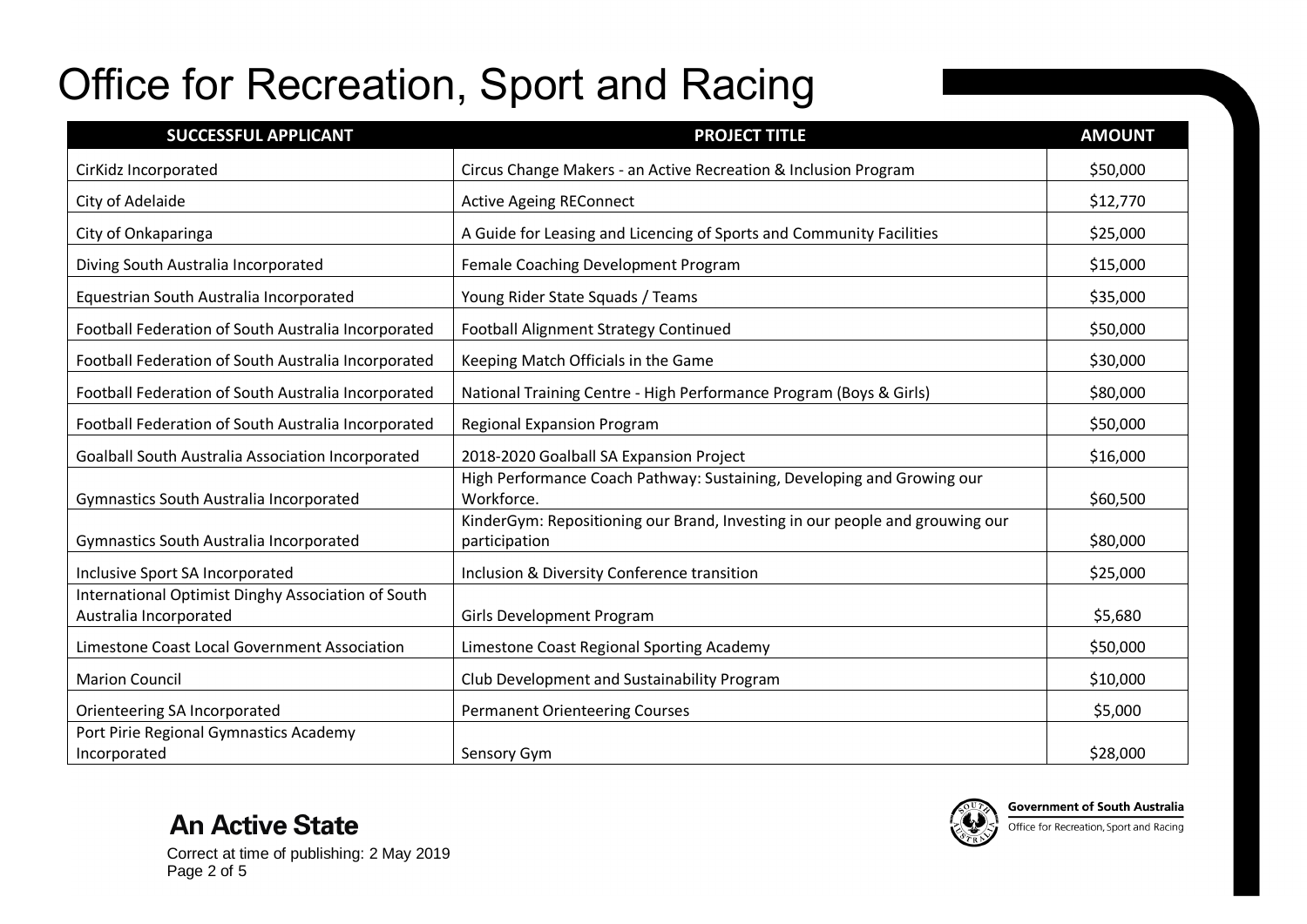| <b>SUCCESSFUL APPLICANT</b>                               | <b>PROJECT TITLE</b>                               | <b>AMOUNT</b> |
|-----------------------------------------------------------|----------------------------------------------------|---------------|
| Recreation South Australia Incorporated                   | <b>Trails SA Strategic Facilitation</b>            | \$100,000     |
| Riding for the Disabled SA                                | RDASA High Five                                    | \$80,000      |
| Rowing South Australia Incorporated                       | School2Podium                                      | \$20,000      |
| Skate South Australia Incorporated                        | In-Line Hockey for Girls by Girls                  | \$4,000       |
| Softball SA Incorporated                                  | Pathways to High Performance - Step to Success     | \$30,000      |
| South Australian Badminton Association<br>Incorporated    | Badminton SA Inclusive Coaching Developing Project | \$17,000      |
| South Australian Baseball League Incorporated             | High Performance Pathways Project                  | \$30,000      |
| South Australian Baseball League Incorporated             | Womens Pathways Project                            | \$30,000      |
| South Australian Cricket Association Incorporated         | Club Volunteer Management Plan Development         | \$18,000      |
| South Australian Cricket Association Incorporated         | <b>Super Cricket</b>                               | \$30,000      |
| South Australian Hockey Association Incorporated          | Pathway Coach Program 2017-2020                    | \$40,000      |
| South Australian National Football League<br>Incorporated | <b>Female Regional Competition Management</b>      | \$60,000      |
| South Australian National Football League<br>Incorporated | Integrity and Safety                               | \$80,000      |
| South Australian Netball Association Incorporated         | Netball SA High Performance Umpire Program         | \$20,000      |
| South Australian Netball Association Incorporated         | Regional Academy Improvement Project               | \$50,000      |
| South Australian Netball Association Incorporated         | <b>Social Netball</b>                              | \$25,000      |
| South Australian Netball Association Incorporated         | <b>Targeted Coach Program</b>                      | \$20,000      |
| South Australian Rugby Union Limited                      | Women's Rugby Development                          | \$42,000      |



Correct at time of publishing: 2 May 2019 Page 3 of 5

**An Active State**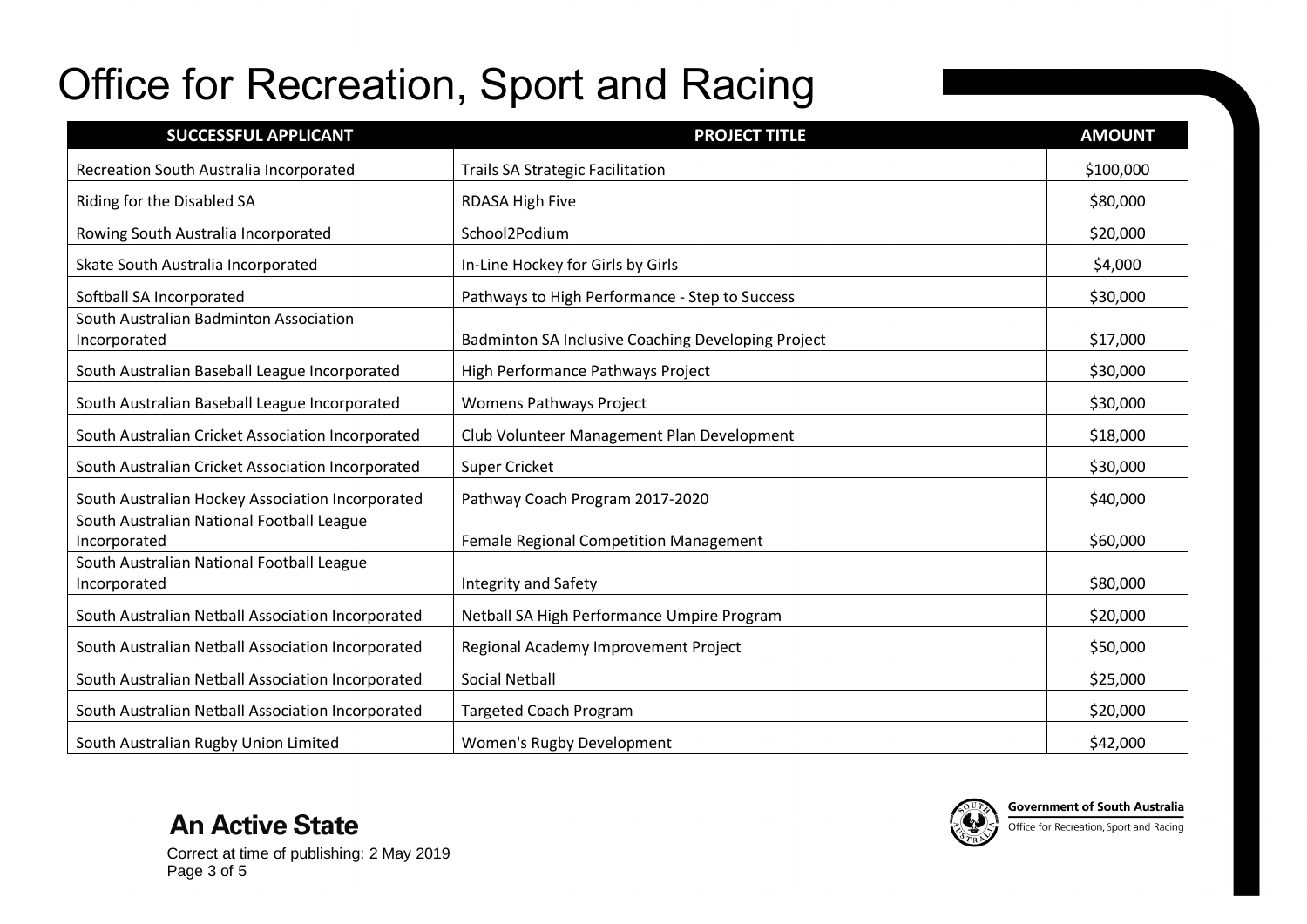| <b>SUCCESSFUL APPLICANT</b>                                      | <b>PROJECT TITLE</b>                                                                | <b>AMOUNT</b> |
|------------------------------------------------------------------|-------------------------------------------------------------------------------------|---------------|
| South Australian Sports Federation Incorporated                  | <b>State Sport Dispute Centre</b>                                                   | \$50,000      |
| South Australian Water Polo Incorporated                         | Club Development Program                                                            | \$13,000      |
| South Australian Water Polo Incorporated                         | High Performance Development Program                                                | \$45,000      |
| South Australian Water Polo Incorporated                         | <b>Inclusive Water Polo</b>                                                         | \$15,000      |
| Swimming SA Incorporated                                         | Pre Elite Pathway Program                                                           | \$80,000      |
| Table Tennis South Australia Incorporated                        | Para Table Tennis Pathway Program & High Performance and Athlete Pathway<br>Program | \$40,000      |
| Target Rifle South Australia Incorporated                        | Pathways Program                                                                    | \$21,700      |
| <b>Tatiara District Council</b>                                  | Migrant and lower socioeconomic specific Swim and Survive program                   | \$6,000       |
| Tennis South Australia Incorporated                              | Openning Up Tennis Program                                                          | \$35,000      |
| The South Australian Cycling Federation<br>Incorporated          | <b>Cycling Development Grant</b>                                                    | \$52,000      |
| The South Australian Cycling Federation<br>Incorporated          | Junior and Para Pathways Program                                                    | \$67,000      |
| The South Australia Little Athletics Association<br>Incorporated | Coaches Pathway Program                                                             | \$14,450      |
| The South Australia Little Athletics Association<br>Incorporated | Little Athletics Volunteer Management Project                                       | \$45,000      |
| The South Australia Little Athletics Association<br>Incorporated | SA Athletics Marketing and Communications One Sport Project                         | \$80,000      |
| Triathlon SA Incorporated                                        | Triathlon SA Regional and Club Development Project                                  | \$40,000      |
| Volleyball South Australia Incorporated                          | Sustainable SA Academy Pathways                                                     | \$50,000      |
| Walking SA Incorporated                                          | More People Walking More Often                                                      | \$20,000      |



**An Active State**